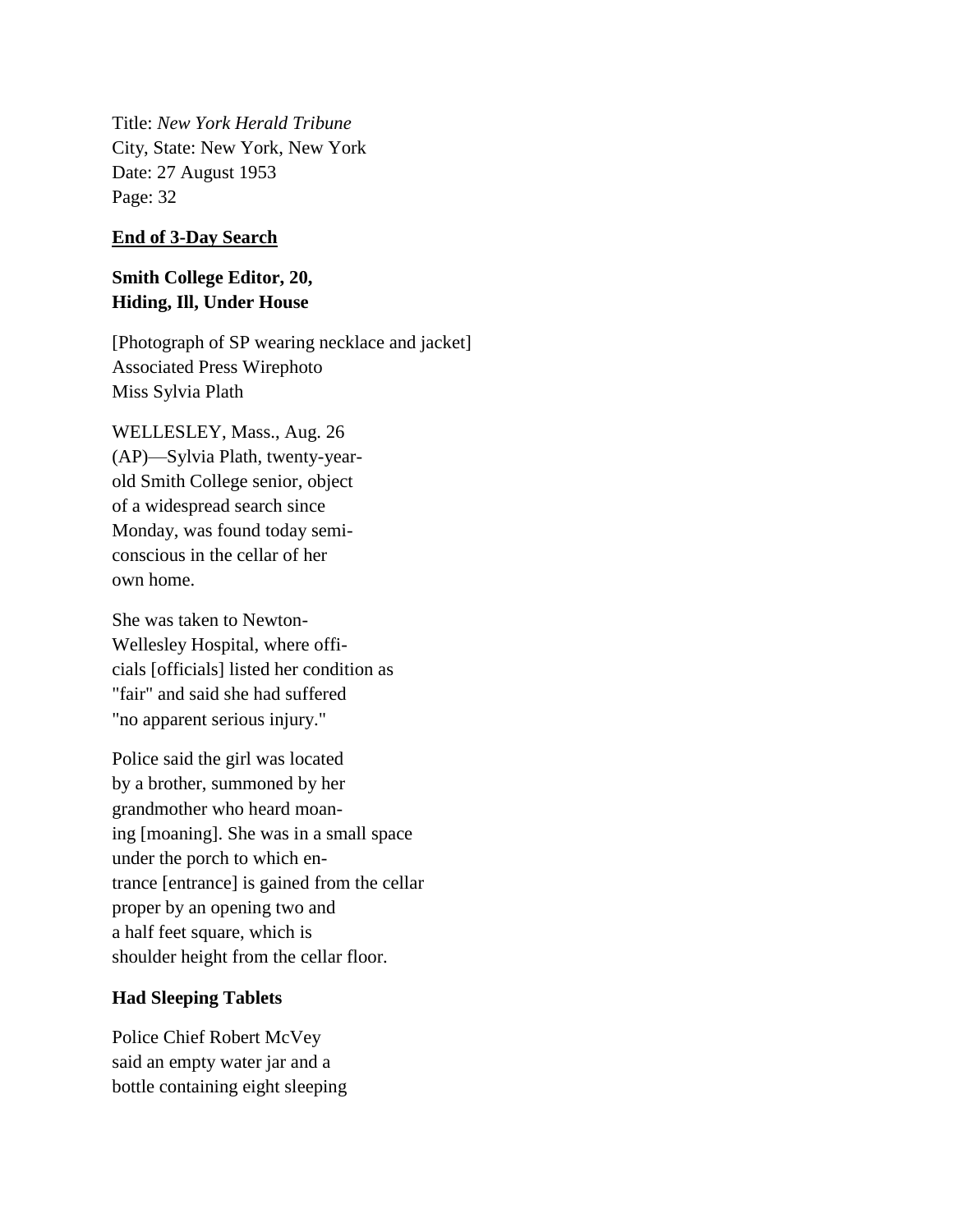tablets were by the girls' side. He said the bottle originally contained forty-eight pills.

This area, with a dirt floor space twenty by ten feet, has cement walls on three sides, the fourth being the foundation of the house. The opening was blocked by kindling and scrap lumber, where the family habitually [habitually] stored it. Chief McVey said the girl apparently pushed the wood aside, crawled in and replaced [replaced] the lumber.

He said the portion of the cellar was not searched Monday because the family expressed opinion the wood in the opening had not been disturbed.

When she left home Monday the girl left a note for her mother saying she was going for a hike. The mother, Mrs. Aurelia S. Plath, a Boston University professor, said her daughter's disappearance may have been due to a temporary nervous disorder [disorder] linked with her writing.

## **"Felt Unworthy"**

Miss Plath was editor of "The Smith Review," college literary magazine, last year, and has sold fiction and poetry to magazines and other publications.

Mrs. Plath said her daughter "recently felt she was unworthy of the confidence held for her by